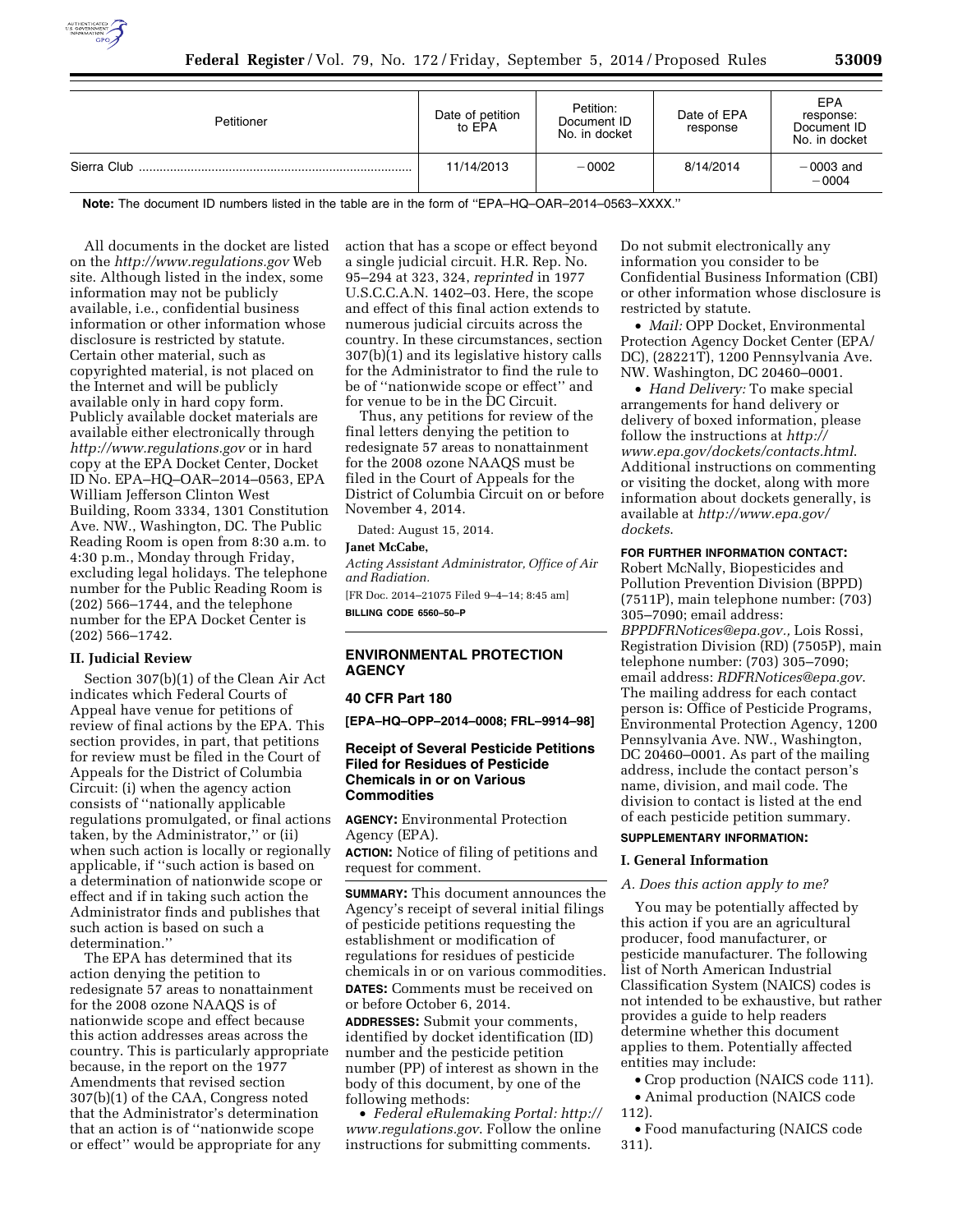• Pesticide manufacturing (NAICS code 32532).

If you have any questions regarding the applicability of this action to a particular entity, consult the person listed at the end of the pesticide petition summary of interest.

## *B. What should I consider as I prepare my comments for EPA?*

1. *Submitting CBI.* Do not submit this information to EPA through regulations.gov or email. Clearly mark the part or all of the information that you claim to be CBI. For CBI information in a disk or CD–ROM that you mail to EPA, mark the outside of the disk or CD–ROM as CBI and then identify electronically within the disk or CD–ROM the specific information that is claimed as CBI. In addition to one complete version of the comment that includes information claimed as CBI, a copy of the comment that does not contain the information claimed as CBI must be submitted for inclusion in the public docket. Information so marked will not be disclosed except in accordance with procedures set forth in 40 CFR part 2.

2. *Tips for preparing your comments.*  When submitting comments, remember to:

i. Identify the document by docket ID number and other identifying information (subject heading, **Federal Register** date and page number).

ii. Follow directions. The Agency may ask you to respond to specific questions or organize comments by referencing a Code of Federal Regulations (CFR) part or section number.

iii. Explain why you agree or disagree; suggest alternatives and substitute language for your requested changes.

iv. Describe any assumptions and provide any technical information and/ or data that you used.

v. If you estimate potential costs or burdens, explain how you arrived at your estimate in sufficient detail to allow for it to be reproduced.

vi. Provide specific examples to illustrate your concerns and suggest alternatives.

vii. Explain your views as clearly as possible, avoiding the use of profanity or personal threats.

viii. Make sure to submit your comments by the comment period deadline identified.

3. *Environmental justice.* EPA seeks to achieve environmental justice, the fair treatment and meaningful involvement of any group, including minority and/or low-income populations, in the development, implementation, and enforcement of environmental laws, regulations, and policies. To help

address potential environmental justice issues, the Agency seeks information on any groups or segments of the population who, as a result of their location, cultural practices, or other factors, may have atypical or disproportionately high and adverse human health impacts or environmental effects from exposure to the pesticides discussed in this document, compared to the general population.

#### **II. What action is the agency taking?**

EPA is announcing its receipt of several pesticide petitions filed under section 408 of the Federal Food, Drug, and Cosmetic Act (FFDCA), 21 U.S.C. 346a, requesting the establishment or modification of regulations in 40 CFR part 180 for residues of pesticide chemicals in or on various food commodities. The Agency is taking public comment on the requests before responding to the petitioners. EPA is not proposing any particular action at this time. EPA has determined that the pesticide petitions described in this document contain the data or information prescribed in FFDCA section 408(d)(2); however, EPA has not fully evaluated the sufficiency of the submitted data at this time or whether the data support granting of the pesticide petitions. After considering the public comments, EPA intends to evaluate whether and what action may be warranted. Additional data may be needed before EPA can make a final determination on these pesticide petitions.

Pursuant to 40 CFR 180.7(f), a summary of each of the petitions that are the subject of this document, prepared by the petitioner, is included in a docket EPA has created for each rulemaking. The docket for each of the petitions is available at *[http://](http://www.regulations.gov) [www.regulations.gov](http://www.regulations.gov)*.

As specified in FFDCA section 408(d)(3), 21 U.S.C. 346a(d)(3), EPA is publishing notice of the petition so that the public has an opportunity to comment on this request for the establishment or modification of regulations for residues of pesticides in or on food commodities. Further information on the petition may be obtained through the petition summary referenced in this unit.

#### **New Tolerances**

1*. PP 2E8098.* (EPA–HQ–OPP–2014– 0303). Syngenta Crop Protection, LLC., P.O. Box 18300, Greensboro, NC 27419, requests to establish a tolerance in 40 CFR part 180 for residues of the herbicide, bicyclopyrone: 4-hydroxy-3- (2-[(2-methoxyethoxy) methyl)-6- (trifluoromethyl)-3-pyridylcarbonyl)

bicyclo [3.2.1]oct-3-en-2-one.], in or on sugarcane, stalks at 0.01 parts per million (ppm). The Direct Analysis and Common Moiety Method were used to measure and evaluate the chemical bicyclopyrone. (RD)

2. *PP 3F8205.* (EPA–HQ–OPP–2013– 0758). Syngenta Crop Protection, LLC., P.O. Box 18300, Greensboro, NC 27419, requests to establish a tolerance in 40 CFR part 180 for residues of the insecticide, thiamethoxam (3-[(2-chloro-5-thiazolyl)methyl]tetrahydro-5-methyl-*N*-nitro-4*H*-1,3,5-oxadiazin-4-imine) and its metabolite[*N*-(2-chloro-thiazol-5 ylmethyl)-*N'*-methyl-*N'*-nitro-guanidine, in or on alfalfa, seed at 1 parts per million (ppm); buckwheat, grain at 0.9 ppm; corn, field, grain at 0.03 ppm; corn, pop, forage at 0.10 ppm; corn, pop, stover at 0.05 ppm; millet, pearl, forage at 0.02 ppm; millet, pearl, stover at 0.02 ppm; millet, proso, forage at 0.02 ppm; millet, proso, stover at 0.02 ppm; millet, proso, straw at 0.02 ppm; oat, grain at 0.9 ppm; rice, straw at 2 ppm; rice, grain at 6 ppm; rye, grain at 0.9 ppm; sorghum, forage at 0.02 ppm; sorghum, grain, stover at 0.02 ppm; soybean at 0.02 ppm; sunflower, seed at 0.4 ppm; teosinte at 0.02 ppm; triticale, grain at 0.9ppm; vegetable, legume, subgroup 6A at 0.9 ppm; vegetable, legume, subgroup 6B at 0.5 ppm; vegetable, legume, subgroup 6C at 0.2 ppm; vegetable, foliage of legume, subgroup 7A at 4 ppm; wheat, grain at 0.5 ppm; wheat, aspirated grain fraction at 2.5 ppm; wheat, bran at 0.5 ppm; wheat, germ at 0.5 ppm; wild rice at 0.02 ppm. Syngenta Crop Protection, LLC., has submitted practical analytical methodology for detecting and measuring levels of thiamethoxam in or on raw agricultural commodities. This method is based on crop specific cleanup procedures and determination by liquid chromatography with either ultraviolet ray (UV) or MS detections. The limit of detection (LOC) for each analyte of this method is 1.25 nanogram (ng) injected for samples analyzed by UV and 0.25 ng injected for samples analyzed by MS, and the limit quantification (LOQ) is 0.005 ppm for milk and juices; 0.01 ppm for all other substrates. (RD)

3. *PP 3F8225.* (EPA–HQ–OPP–2014– 0355). Syngenta Crop Protection, LLC., P.O. Box 18300, Greensboro, NC 27419, requests to establish a tolerance in 40 CFR part 180 for residues of the herbicide, bicyclopyrone: 4-hydroxy-3- (2-[(2-methoxyethoxy) methyl)-6- (trifluoromethyl)-3-pyridylcarbonyl) bicyclo [3.2.1]oct-3-en-2-one in or on field corn, forage at 0.4 parts per million (ppm); field corn, grain, at 0.02 ppm; field corn, stover at 0.5 ppm; popcorn,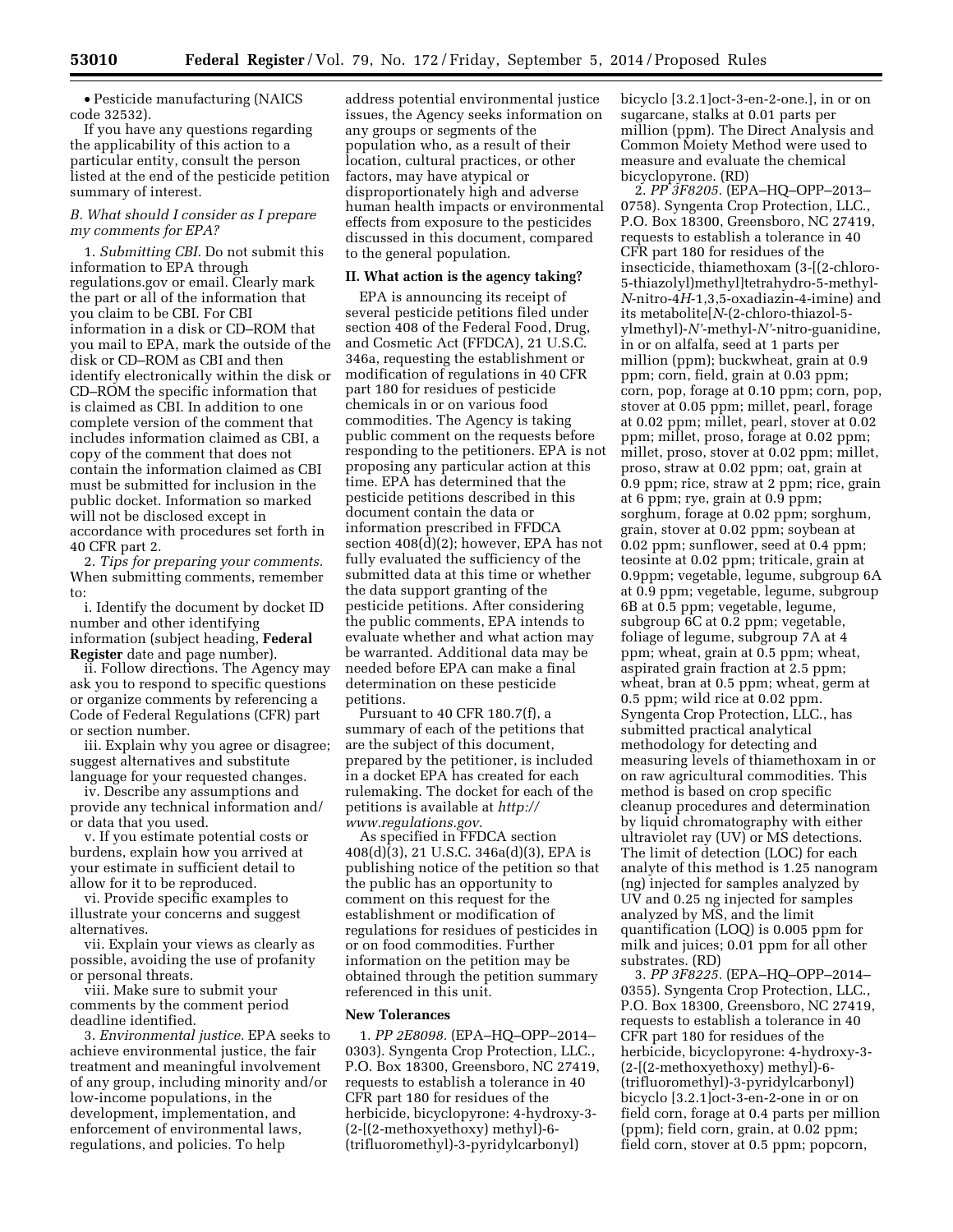grain, at 0.02 ppm, popcorn, stover at 0.5 ppm; sweet corn, forage at 0.40 ppm; sweet corn, ears at 0.04 ppm; sweet corn, stover at 0.50 ppm; and cattle liver at 0.06 ppm. An analytical method of liquid chromatography with tandem mass spectroscopy detection method (LC–MS/MC) was used to measure and evaluate the chemical bicyclopyrone. (RD)

4. *PP 4E8236.* (EPA–HQ–OPP–2014– 0134). Interregional Research Project No. 4 (IR–4), 500 College Road East, Suite 201W, Princeton, NJ 08540, requests to establish a tolerance in 40 CFR part 180 for residues of streptomycin in or on grapefruit at 0.15 parts per million (ppm); grapefruit, dried pulp at 0.63 ppm; and fruit, pome, group 11–10 at 0.25 ppm; a laboratory working method based on USDA Food Safety and Inspection Service SOP No: CLG–AMG1.02, ''Confirmation of Aminoglycosides by HPLC–MS/MS'' is available. Modifications were made to improve the performance of the method for the various crop fractions. (RD)

5. *PP 4E8273.* (EPA–HQ–OPP–2014– 0506). Interregional Research Project No. 4 (IR–4), 500 College Road East, Suite 201W, Princeton, NJ 08540, requests to establish a tolerance in 40 CFR part 180 for residues of the fungicide cyprodinil, 4-cyclopropyl-6 methyl-*N*-phenyl-2-pyrimidinamine, in or on artichoke, globe at 4.0 parts per million (ppm); acerola at 1.5 ppm; feijoa at 1.5 ppm; guava at 1.5 ppm; jaboticaba at 1.5 ppm; passionfruit at 1.5 ppm; starfruit at 1.5 ppm; wax jambu at 1.5 ppm; fruit, stone group 12–12 at 2.0 ppm; and pomegranate at 7.0 ppm. The Syngenta Crop Protection Method AG– 631B is used to measure and evaluate the chemical cyprodinil. (RD)

6. *PP 4E8274.* (EPA–HQ–OPP–2014– 0470). Interregional Research Project No. 4 (IR–4), 500 College Road East, Suite 201W, Princeton, NJ 08540, requests to establish a tolerance in 40 CFR part 180 for residues of the fungicide, difenoconazole, 1-[2-[2 chloro-4-(4-chlorophenoxy)phenyl]-4 methyl-1,3-dioxolan-2-ylmethyl]-1*H*-1,2,4-triazole, in or on ginseng at 0.50 parts per million (ppm); artichoke, globe at 1.5 ppm; fruit, stone, group 12–12 at 2.5 ppm; and nut, tree, group 14–12 at 0.03 ppm. The liquid chromatography tandem mass spectrometry (LC–MS/MS) method is used to measure and evaluate the chemical difenoconazole. (RD)

7. *PP 4F8231.* (EPA–HQ–OPP–2014– 0373). Syngenta Crop Protection, LLC., P.O. Box 18300, Greensboro, NC 27419– 8300, requests to establish a tolerance in 40 CFR part 180 for residues of the fungicide, difenoconazole, in or on pea, and bean, dried shelled, except soybean,

subgroup 6C at 0.2 parts per million (ppm); pea, vine at 10 ppm; pea, hay at 40 ppm; and bushberry, subgroup 13– 07B at 3.0 ppm. A practical analytical method for detecting and measuring levels of difenoconazole in or on food with a limit of quantitation (LOQ) that allows monitoring of food with residues at or above the levels set in the proposed tolerances. Residues are qualified by liquid chromatography/ mass spectrometry (LC–MS/MS). (RD)

8. *PP 3F88189.* (EPA–HQ–OPP–2014– 0601). BASF Corporation on behalf of Whitmire Micro-Gen Research Laboratories, Inc., 3568 Tree Court Industrial Blvd., St. Louis, MO 63122– 6682, requests to establish a tolerance in 40 CFR part 180 for residues of the insecticide, Alpha-Cypermethrin, in or on food/feed handling establishments at 0.05 parts per million (ppm). The gas chromatography with electron capture detection or GC/ECD, HPLC–UV and LC/MS/MS methods is used to measure and evaluate the chemical 0.01 mg/kg (LOQ). (RD)

# **Amended Tolerances**

1. *PP 3F8205.* (EPA–HQ–OPP–2013– 0758). Syngenta Crop Protection, LLC., P.O. Box 18300, Greensboro, NC 27419, requests to amend the tolerances in 40 CFR 180.565 for residues of the insecticide, thiamethoxam (3-[(2-chloro-5-thiazolyl)methyl]tetrahydro-5-methyl-*N*-nitro-4*H*-1,3,5-oxadiazin-4-imine) and its metabolite[*N*-(2-chloro-thiazol-5 ylmethyl)-*N*′-methyl-*N*′-nitro-guanidine, by increasing the existing tolerances in or on alfalfa, forage from 0.05 to 10 parts per million (ppm); alfalfa, hay from 0.12 to 8 ppm; barley, hay from 0.40 to 1.5 ppm; barley, straw from 0.40 to 3 ppm; barley, grain from 0.4 to 0.9 ppm; corn, field, forage from 0.10 to 4 ppm; corn, field, stover from 0.05 to 4 ppm; corn, sweet forage from 0.10 to 5 ppm; corn, sweet, kernel plus cob with husks removed from 0.02 to 0.03 ppm; corn, sweet, stover from 0.05 to 4 ppm; wheat, forage from 0.50 to 3 ppm; wheat, hay from 0.02 to 8 ppm; wheat, straw from 0.02 to 6 ppm. Concurrently, Syngenta Crop Protection, LLC., requests to amend the tolerances in 40 CFR 180.565 by removing tolerances for residues of the insecticide, thiamethoxam (3-[(2 chloro-5-thiazolyl)methyl]tetrahydro-5 methyl-*N*-nitro-4*H*-1,3,5-oxadiazin-4 imine) in or on grain, cereal, group 15, except barley at 0.02 ppm; sunflower at 0.02 ppm; and vegetable, legume, group 6 at 0.02 ppm, upon approval of the tolerances listed under ''New Tolerances'' for *PP 3F8205.* Syngenta Crop Protection, LLC., has submitted practical analytical methodology for detecting and measuring levels of

thiamethoxam in or on raw agricultural commodities. This method is based on crop specific cleanup procedures and determination by liquid chromatography with either ultra-violet (UV) or mass spectrometry (MS) detections. The limit of detection (LOC) for each analyte of this method is 1.25 nanogram (ng) injected for samples analyzed by UV and 0.25 ng injected for samples analyzed by MS, and the limit quantification (LOQ) is 0.005 ppm for milk and juices, and 0.01 ppm for all other substrates. (RD)

2. *PP 4E8236.* (EPA–HQ–OPP–2014– 0134). Interregional Research Project No. 4 (IR–4), 500 College Road East, Suite 201W, Princeton, NJ 08540, requests to amend the tolerances in 40 CFR 180.245 for residues of the residues of streptomycin as follows: (1) moving the existing tolerances for streptomycin on celery, pepper, and tomato from paragraph (a)(2), and potato from paragraph  $(a)(3)$  to the table in  $(a)(1)$ ;  $(2)$ modifying the existing tolerance for tomato from 0.25 ppm to 0.5 ppm; (3) removing the existing time limited tolerances for grapefruit and grapefruit, dried pulp in paragraph (b) upon establishment of the permanent tolerances for grapefruit and grapefruit, dried pulp; (4) removing the existing tolerance for fruit, pome, group 11 upon establishment of the tolerance for fruit, pome, group 11–10; and (5) modifying the tolerance expression and creating a single paragraph and table under 180.245 (a) to read as follows: General. Tolerances are established for residues of the fungicide streptomycin, including its metabolites and degradates, in or on the commodities in the table below. Compliance with the tolerance levels specified below is to be determined by measuring only streptomycin (O-2- Deoxy-2-(methylamino)-a-Lglucopyranosyl-(1-2)-O-5-deoxy-3-Cformyl-a-L-lyxofuranosyl-(1-4)-*N,N*′ bis(aminoiminomethyl)-D-streptamine) in or on the commodity. A laboratory working method based on USDA Food Safety and Inspection Service SOP No: CLG–AMG1.02, ''Confirmation of Aminoglycosides by HPLC–MS/MS'' is available. Modifications were made to improve the performance of the method for the various crop fractions. (RD)

3. *PP 4E8273.* (EPA–HQ–OPP–2014– 0506). Interregional Research Project No. 4 (IR–4), 500 College Road East, Suite 201W, Princeton, NJ 08540, requests to remove the tolerance in 40 CFR 180.532 for residues of the fungicide, cyprodinil, 4-cyclopropyl-6 methyl-*N*-phenyl-2-pyrimidinamine, in or on fruit, stone, group 12 at 2.0 parts per million (ppm). The Syngenta Crop Protection Method AG–631B is used to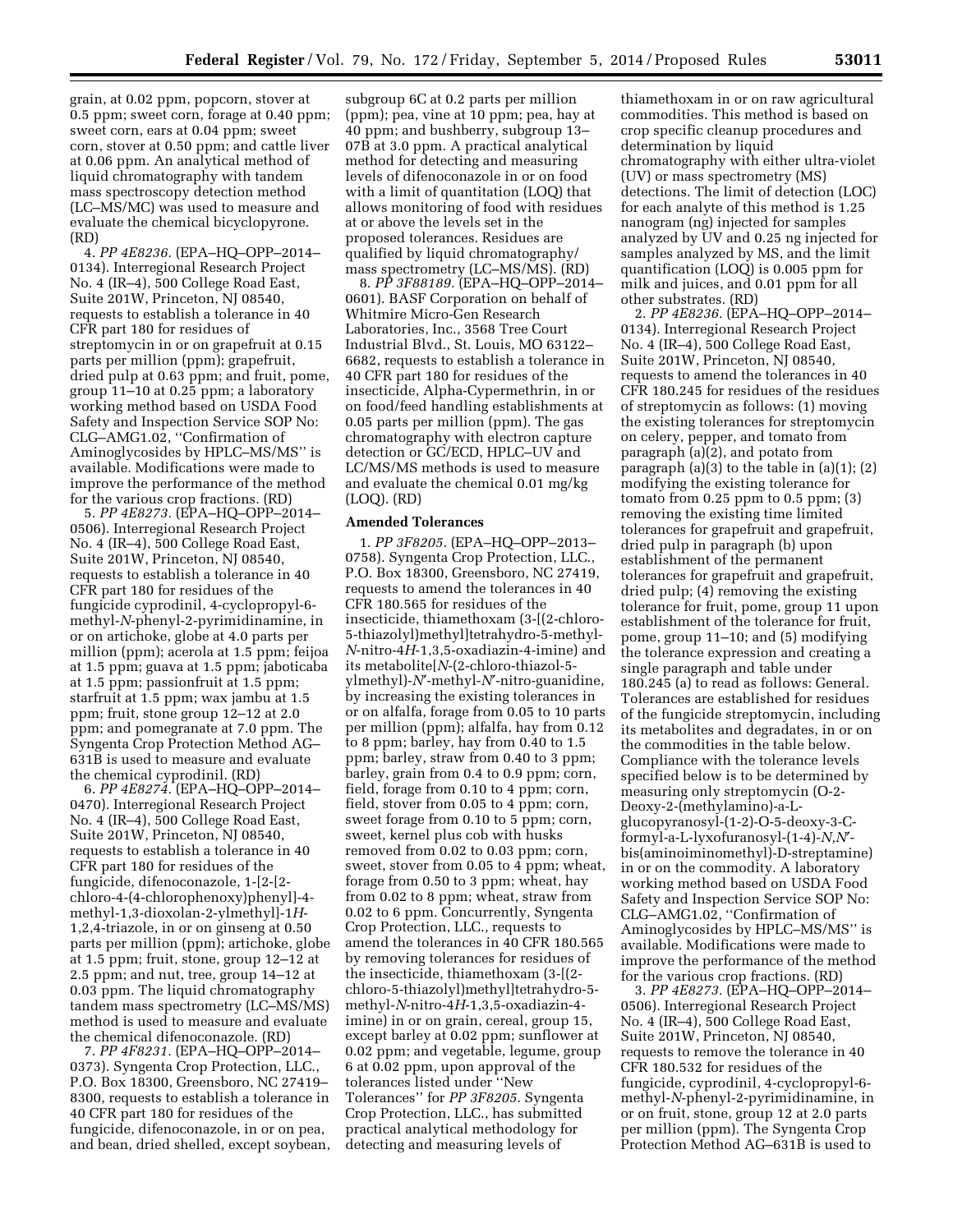measure and evaluate the chemical cyprodinil. (RD)

4. *PP 4E8274.* (EPA–HQ–OPP–2014– 0470). Interregional Research Project No. 4 (IR–4), 500 College Road East, Suite 201W, Princeton, NJ 08540, requests to remove the tolerances in 40 CFR 180.475 for residues of the fungicide, difenoconazole, 1-[2-[2 chloro-4-(4-chlorophenoxy)phenyl]-4 methyl-1,3-dioxolan-2-ylmethyl]-1*H*-1,2,4-triazole, in or on fruit, stone, group 12 at 2.5 parts per million (ppm); nut, tree, group 14 at 0.03 ppm; and pistachio at 0.03 ppm. The liquid chromatography (LC) tandem mass spectrometry (MS)/(MS) method is used to measure and evaluate the chemical difenoconazole. (RD)

5. *PP 4F8262.* (EPA–HQ–OPP–2014– 0441). Syngenta Crop Protection, LLC., P.O. Box 18300, Greensboro, NC 27419– 8300, requests to amend the tolerance in 40 CFR part 180 for residues of the herbicide, fluazifop-p-butyl in or on sweet potato roots from 0.05 parts per million (ppm); to 1.5 ppm. The PAM Vol. II, Method II is used to measure and evaluate the chemical fluazifop-p-butyl. (RD)

6. *PP 4F8279.* (EPA–HQ–OPP–2014– 0489). Dow AgroSciences, LLC., 9330 Zionsville Road, Indianapolis, IN 46268–1054, requests to amend the tolerances in 40 CFR 180.417 to include residues of the herbicide, triclopyr choline salt as triclopyr, [(3,5,6 trichloro-2-pyridinyl)oxy] acetic acid, including its metabolites and degradates, in or on the raw agricultural commodities listed. An analytical method using electron capture gas chromatography is used to measure and evaluate the chemical triclopyr. (RD)

#### **New Tolerance Exemptions**

1. *PP 3E8217.* (EPA–HQ–OPP–2014– 0374). Interregional Research Project No. 4 (IR–4), 500 College Road East, Suite 201W, Princeton, New Jersey 08540, on behalf of BetaTec Hop Products, Inc., 5185 MacArthur Blvd. NW., Suite 300, Washington, DC 20016, requests to establish an exemption from the requirement of a tolerance for residues of the biochemical pesticide potassium salts of hop beta acids, in or on honey and honeycomb. The petitioner believes no analytical method is needed because it is not required for a tolerance exemption. (BPPD)

2. *PP IN–10671.* (EPA–HQ–OPP– 2014–0514). BASF, EPA Company Number 71840, 26 Davis Drive, Research Triangle Park, NC 27709, requests to establish an exemption from the requirement of a tolerance for residues of polyethylene glycol alkyl ether sulfosuccinate disodium salts

(CAS Nos. 68954–91–6 and 68815–56– 5), for use as an inert ingredient in seed treatment formulations in accordance with 40 CFR 180.920. The petitioner believes no analytical method is needed because it is not required for the establishment of a tolerance exemption for inert ingredients. (RD)

3. *PP IN–10674.* (EPA–HQ–OPP– 2014–0217). Spring Trading Company, 10805 West Timberwagon Circle, Spring, TX 77380–4030, on behalf of Croda, Inc., 315 Cherry Lane, New Castle, DE 19720, requests to establish an exemption from the requirement of a tolerance for residues of the polyoxyalkylated sorbitan fatty acid esters with  $C_6$  through  $C_{22}$  aliphatic alkanoic and/or alkenoic fatty acids, branched or linear, the resulting polyoxyalkylene sorbitan esters having a minimum molecular weight of 1,000 (CAS Nos. 81776–11–6, 87090–31–1, 88895–72–1; 1472661–05–4, 161026– 53–5, 103171–31–9, 1472661–17–8, 1472668–03–3, 1472655–32–5, 1472663–59–4, 1472663–64–1, 1472663–66–3, 1472663–92–5, 1472654–83–3, 1472644–84–0, 1472644–85–1, 1472644–87–3, 1472644–88–4, 1472644–80–6, 1472644–81–7) when used as a pesticide inert ingredient in pesticide formulations as dispersants, emulsifiers, surfactants, and related adjuvants of surfactants. The petitioner believes no analytical method is needed because it is not required for the establishment of a tolerance exemption for inert ingredients. (RD)

4. *PP IN–10690.* (EPA–HQ–OPP– 2014–0467). Spring Trading Company, LLC., 10805 West Timberwagon Circle, Spring, Texas 77380, on behalf of Croda Inc., 315 Cherry Lane, New Castle DE, 19720, requests to amend an exemption from the requirement of a tolerance in 40 CFR 180.910 and 180.930 for residues of the alkyl alcohol alkoxylate phosphate and sulfate derivatives (AAAPD and AAASD respectively), (CAS Nos. 37281–86–0, 51325–10–1, 52019–38–2, 58206–38–5, 58857–49–1, 62482–61–5, 63887–54–7, 66020–37–9, 66281–20–7, 68332–75–2, 68400–75–9, 70844–96–1, 78041–18–6, 82465–25–6, 84843–37–8, 95014–34–9, 99924–51–3, 120913–45–3, 123339–53–7, 129208– 04–4, 144336–75–4, 146815–57–8, 151688–56–1, 159704–69–5, 172027– 16–6, 172274–69–0, 176707–42–9, 181963–82–6, 188741–55–1, 191940– 53–1, 210993–53–6, 290348–69–5. 290348–70–8, 340681–28–9, 422563– 26–6, 522613–09–8, 717140–06–2, 717140–09–5, 717827–29–7, 762245– 80–7, 762245–81–8, 866538–89–8, 866538–90–1, 913068–96–9, 1087209– 87–7, 1174313–54–2, 1205632–03–6,

1233235–49–8, 1451002–50–8, 1456802–88–2, 1456802–89–3, 1456803–12–5, 3694–74–4, 9086–52–6, 15826–16–1, 25446–78–0, 27731–61–9, 55901–67–2, 61894–66–4, 63428–85–3, 65104–74–7, 65122–38–5, 67762–19–0, 67762–21–4, 67923–90–4, 68611–29–0, 119432–41–6, and 219756–63–5) when used as a pesticide inert ingredient in pesticide formulations for post-harvest use on agricultural crops and when applied to animals. The petitioner believes no analytical method is needed because it is not required for the establishment of a tolerance exemption for inert ingredients. (RD)

5. *PP IN–10704.* (EPA–HQ–OPP– 2014–0418). Loveland Products, Inc., 3005 Rocky Mountain Avenue, Loveland, CO 80538, requests to establish an exemption from the requirement of a tolerance for residues of the phenol, 2-(2*H*-benzotriazol-2-yl)- 6-dodecyl-4-methyl- (CAS No. 23328– 53–2) when used as a pesticide inert ingredient in pesticide formulations as a ultra-violet (UV) stabilizer not to exceed 10% weight/weight (w/w) in pesticide formulations under 40 CFR 180.920 (pre-harvest uses). The petitioner believes no analytical method is needed because CAS No. 23328–53–2 is currently approved for use at no more than 0.6% in pesticide formulations. (RD)

6. *PP IN–10705.* (EPA–HQ–OPP– 2014–0481). Akzo Nobel Surface Chemistry, LLC., 525 West Van Buren Street, Chicago, IL 60607–3823, requests to establish an exemption from the requirement of a tolerance for residues of 2-propenoic acid, 2-methyl-, phenylmethyl ester, polymer with 2 propenoic acid, peroxydisulfuric acid ([(HO)S(O)2]2O2) sodium salt (1:2) initiated, compounds with diethanolamine; (CAS No.1574486–33– 1) with a minimum number average molecular weight (in amu) of 2,000, when used as a pesticide inert ingredient in pesticide formulations under 40 CFR 180.960. The petitioner believes no analytical method is needed because it is not required for an exemption from the requirement of a tolerance. (RD)

### **List of Subjects in 40 CFR Part 180**

Environmental protection, Agricultural commodities, Feed additives, Food additives, Pesticides and pests, Reporting and recordkeeping requirements.